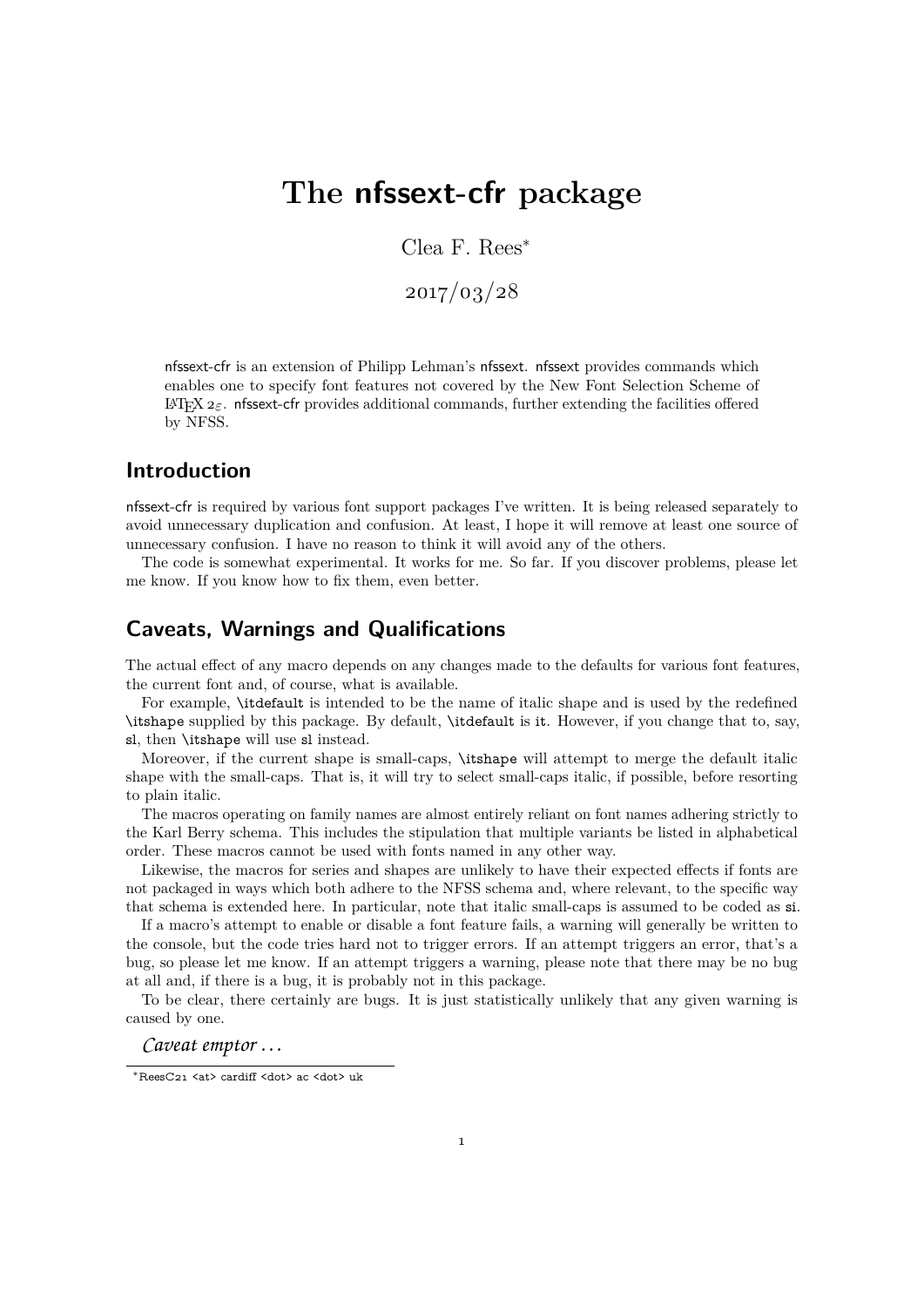### **Macros**

The following table includes macros supplied by the original nfssext and additions available with nfssext-cfr.

The third column lists the default letter codes for various font features. As explained above, if the defaults are changed, the macros will try to do something different.

A + indicates that the macro will attempt to merge the addition into the current font's family name, series or shape. For example, if the current font uses oldstyle figures, the  $+2$  indicates that \pstyle will attempt to select a font with figures which are both proportional and oldstyle.

A - indicates that the macro will attempt to subtract from the current font's family name, series or shape. For example, if the current font uses oldstyle figures, the -2 indicates that \tstyle will attempt to select a font with figures which are both tabular and oldstyle.

A comma-separated list indicates consecutive additions and/or subtraction.

If no +- is used, the macro tries to select a font with the given feature without merging. For example **\sistyle** tries to switch to si shape regardless of the current font shape.

A – indicates that the macro will try to clear all relevant letter codes from the current font's family name, series or shape. For example,  $\reg{weight}$  tries to switch to a series with no letter codes indicating non-standard widths in its name.

Additions, subtractions and clearances operate on font family names, series or shapes, as appropriate. In general, macros with style in their names operate on family names; those with shape operate on shape codes; and those with width or weight operate on series codes.

The letter codes correspond to those specified by the NFSS specification, unless the specification does not include the relevant feature. In the latter case, I tried to choose something sensible i.e. something which made sense to me at the time.

| Standard macros redefined: |                  |            |                                                 |  |  |  |
|----------------------------|------------------|------------|-------------------------------------------------|--|--|--|
| \itshape                   |                  |            |                                                 |  |  |  |
| \scshape                   |                  |            |                                                 |  |  |  |
| \upshape                   |                  |            |                                                 |  |  |  |
| Families - Styles:         |                  |            |                                                 |  |  |  |
| \textti                    | \tistyle         | $+d$       | titling/display                                 |  |  |  |
| \textlt                    | \ltstyle         | $+1$       | light (when separate family)                    |  |  |  |
| \textof                    | \ofstyle         | $+1$       | open-face (or outline or blank) style           |  |  |  |
| \textalt                   | \altstyle        | $+a$       | alternative style                               |  |  |  |
| \textreg                   | \regstyle        |            | regular style                                   |  |  |  |
| \emboss                    | \embossstyle     | $+e$       |                                                 |  |  |  |
| \textorn                   | \ornamentalstyle | $+p$       | intended primarily for decorative initials etc. |  |  |  |
| \ornament                  |                  |            |                                                 |  |  |  |
| \textqt                    | \qtstyle         | $+q$       | quotation style                                 |  |  |  |
| \textsh                    | \shstyle         | $+h$       | shadowed style                                  |  |  |  |
| \texttm                    | \tmstyle         | $-s,-v,+t$ | monowidth typewriter                            |  |  |  |
| \texttv                    | \tvstyle         | $-s.-t.+v$ | variable width typewriter                       |  |  |  |
| \textswash                 | \swashstyle      | $+w$       | an attempt to improve on <b>\textsw</b>         |  |  |  |
| Families - Figures:        |                  |            |                                                 |  |  |  |
| \textln                    | \lnstyle         |            | lining figures (cf. macro below)                |  |  |  |
| \textos                    | \osstyle         | j          | oldstyle figures (cf. macro below)              |  |  |  |
| \textin                    | \instyle         | O          | inferior figures                                |  |  |  |
| \textsu                    | \sustyle         | 1          | superior figures                                |  |  |  |
| \textl                     | \lstyle          | -j         | lining figures (cf. command above)              |  |  |  |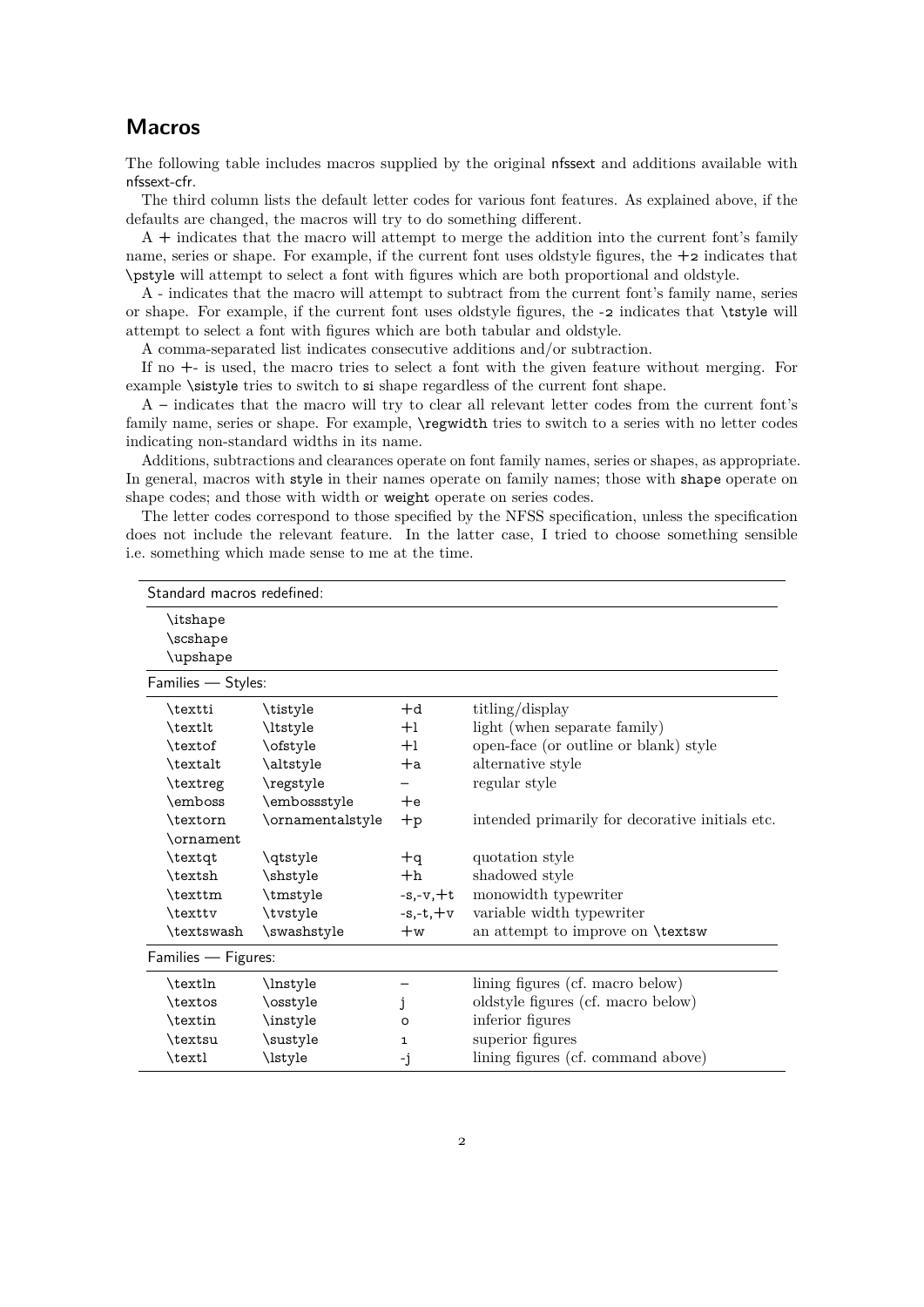| oldstyle figures (cf. original <b>\osstyle</b> above)<br>\texto<br>\ostyle<br>$+j$<br>proportional figures<br>\pstyle<br>$+2$<br>\textp<br>tabular figures<br>\textt<br>\tstyle<br>$-2$<br>proportional lining figures<br>\textpl<br>\plstyle<br>$-j, +2$<br>\postyle<br>proportional oldstyle figures<br>\textpo<br>$+2j$<br>tabular lining figures<br>\texttl<br>\tlstyle<br>$-j,-2$<br>\textto<br>\tostyle<br>tabular oldstyle figures<br>$+j,-2$<br>Shapes:<br>\scolshape<br>scol<br>outline<br>\textol<br>ol<br>\olshape<br>\textsi<br>\sishape<br>italic small-caps<br>si<br>\ushape<br>\textu<br>u<br>\scushape<br>\textscu<br>su<br>\textui<br>\uishape<br>upright italic<br>ui<br>reverse <i>italic</i><br>\textri<br>\rishape<br>ri<br>\textdf<br>\dfshape<br>default shape<br>n<br>swash shape (cf. \swstyle above)<br>\textsw<br>\swshape<br>it<br>\swstyle<br>Series - Widths:<br>$+c$<br>\textnw<br>\nwwidth<br>$+c$<br>\textcd<br>\cdwidth<br>\ecwidth<br>$+ec$<br>\textec<br>\ucwidth<br>$+uc$<br>\textuc<br>\textet<br>\etwidth<br>$+x$<br>$+x$<br>\textep<br>\epwidth<br>\textex<br>\exwidth<br>$+ex$<br>\textux<br>\uxwidth<br>$+ux$<br>\textrw<br>\regwidth<br>Series - Weights: |         |           |       |  |  |  |  |
|------------------------------------------------------------------------------------------------------------------------------------------------------------------------------------------------------------------------------------------------------------------------------------------------------------------------------------------------------------------------------------------------------------------------------------------------------------------------------------------------------------------------------------------------------------------------------------------------------------------------------------------------------------------------------------------------------------------------------------------------------------------------------------------------------------------------------------------------------------------------------------------------------------------------------------------------------------------------------------------------------------------------------------------------------------------------------------------------------------------------------------------------------------------------------------------------------|---------|-----------|-------|--|--|--|--|
|                                                                                                                                                                                                                                                                                                                                                                                                                                                                                                                                                                                                                                                                                                                                                                                                                                                                                                                                                                                                                                                                                                                                                                                                      |         |           |       |  |  |  |  |
|                                                                                                                                                                                                                                                                                                                                                                                                                                                                                                                                                                                                                                                                                                                                                                                                                                                                                                                                                                                                                                                                                                                                                                                                      |         |           |       |  |  |  |  |
|                                                                                                                                                                                                                                                                                                                                                                                                                                                                                                                                                                                                                                                                                                                                                                                                                                                                                                                                                                                                                                                                                                                                                                                                      |         |           |       |  |  |  |  |
|                                                                                                                                                                                                                                                                                                                                                                                                                                                                                                                                                                                                                                                                                                                                                                                                                                                                                                                                                                                                                                                                                                                                                                                                      |         |           |       |  |  |  |  |
|                                                                                                                                                                                                                                                                                                                                                                                                                                                                                                                                                                                                                                                                                                                                                                                                                                                                                                                                                                                                                                                                                                                                                                                                      |         |           |       |  |  |  |  |
|                                                                                                                                                                                                                                                                                                                                                                                                                                                                                                                                                                                                                                                                                                                                                                                                                                                                                                                                                                                                                                                                                                                                                                                                      |         |           |       |  |  |  |  |
|                                                                                                                                                                                                                                                                                                                                                                                                                                                                                                                                                                                                                                                                                                                                                                                                                                                                                                                                                                                                                                                                                                                                                                                                      |         |           |       |  |  |  |  |
|                                                                                                                                                                                                                                                                                                                                                                                                                                                                                                                                                                                                                                                                                                                                                                                                                                                                                                                                                                                                                                                                                                                                                                                                      |         |           |       |  |  |  |  |
|                                                                                                                                                                                                                                                                                                                                                                                                                                                                                                                                                                                                                                                                                                                                                                                                                                                                                                                                                                                                                                                                                                                                                                                                      |         |           |       |  |  |  |  |
|                                                                                                                                                                                                                                                                                                                                                                                                                                                                                                                                                                                                                                                                                                                                                                                                                                                                                                                                                                                                                                                                                                                                                                                                      |         |           |       |  |  |  |  |
|                                                                                                                                                                                                                                                                                                                                                                                                                                                                                                                                                                                                                                                                                                                                                                                                                                                                                                                                                                                                                                                                                                                                                                                                      |         |           |       |  |  |  |  |
|                                                                                                                                                                                                                                                                                                                                                                                                                                                                                                                                                                                                                                                                                                                                                                                                                                                                                                                                                                                                                                                                                                                                                                                                      |         |           |       |  |  |  |  |
|                                                                                                                                                                                                                                                                                                                                                                                                                                                                                                                                                                                                                                                                                                                                                                                                                                                                                                                                                                                                                                                                                                                                                                                                      |         |           |       |  |  |  |  |
|                                                                                                                                                                                                                                                                                                                                                                                                                                                                                                                                                                                                                                                                                                                                                                                                                                                                                                                                                                                                                                                                                                                                                                                                      |         |           |       |  |  |  |  |
|                                                                                                                                                                                                                                                                                                                                                                                                                                                                                                                                                                                                                                                                                                                                                                                                                                                                                                                                                                                                                                                                                                                                                                                                      |         |           |       |  |  |  |  |
|                                                                                                                                                                                                                                                                                                                                                                                                                                                                                                                                                                                                                                                                                                                                                                                                                                                                                                                                                                                                                                                                                                                                                                                                      |         |           |       |  |  |  |  |
|                                                                                                                                                                                                                                                                                                                                                                                                                                                                                                                                                                                                                                                                                                                                                                                                                                                                                                                                                                                                                                                                                                                                                                                                      |         |           |       |  |  |  |  |
|                                                                                                                                                                                                                                                                                                                                                                                                                                                                                                                                                                                                                                                                                                                                                                                                                                                                                                                                                                                                                                                                                                                                                                                                      |         |           |       |  |  |  |  |
|                                                                                                                                                                                                                                                                                                                                                                                                                                                                                                                                                                                                                                                                                                                                                                                                                                                                                                                                                                                                                                                                                                                                                                                                      |         |           |       |  |  |  |  |
|                                                                                                                                                                                                                                                                                                                                                                                                                                                                                                                                                                                                                                                                                                                                                                                                                                                                                                                                                                                                                                                                                                                                                                                                      |         |           |       |  |  |  |  |
|                                                                                                                                                                                                                                                                                                                                                                                                                                                                                                                                                                                                                                                                                                                                                                                                                                                                                                                                                                                                                                                                                                                                                                                                      |         |           |       |  |  |  |  |
|                                                                                                                                                                                                                                                                                                                                                                                                                                                                                                                                                                                                                                                                                                                                                                                                                                                                                                                                                                                                                                                                                                                                                                                                      |         |           |       |  |  |  |  |
|                                                                                                                                                                                                                                                                                                                                                                                                                                                                                                                                                                                                                                                                                                                                                                                                                                                                                                                                                                                                                                                                                                                                                                                                      |         |           |       |  |  |  |  |
|                                                                                                                                                                                                                                                                                                                                                                                                                                                                                                                                                                                                                                                                                                                                                                                                                                                                                                                                                                                                                                                                                                                                                                                                      |         |           |       |  |  |  |  |
|                                                                                                                                                                                                                                                                                                                                                                                                                                                                                                                                                                                                                                                                                                                                                                                                                                                                                                                                                                                                                                                                                                                                                                                                      |         |           |       |  |  |  |  |
|                                                                                                                                                                                                                                                                                                                                                                                                                                                                                                                                                                                                                                                                                                                                                                                                                                                                                                                                                                                                                                                                                                                                                                                                      |         |           |       |  |  |  |  |
|                                                                                                                                                                                                                                                                                                                                                                                                                                                                                                                                                                                                                                                                                                                                                                                                                                                                                                                                                                                                                                                                                                                                                                                                      |         |           |       |  |  |  |  |
|                                                                                                                                                                                                                                                                                                                                                                                                                                                                                                                                                                                                                                                                                                                                                                                                                                                                                                                                                                                                                                                                                                                                                                                                      |         |           |       |  |  |  |  |
|                                                                                                                                                                                                                                                                                                                                                                                                                                                                                                                                                                                                                                                                                                                                                                                                                                                                                                                                                                                                                                                                                                                                                                                                      |         |           |       |  |  |  |  |
|                                                                                                                                                                                                                                                                                                                                                                                                                                                                                                                                                                                                                                                                                                                                                                                                                                                                                                                                                                                                                                                                                                                                                                                                      | \textmb | \mbweight | $+mb$ |  |  |  |  |
| $+$ db<br>\textdb<br>\dbweight                                                                                                                                                                                                                                                                                                                                                                                                                                                                                                                                                                                                                                                                                                                                                                                                                                                                                                                                                                                                                                                                                                                                                                       |         |           |       |  |  |  |  |
| \textsb<br>\sbweight<br>$+$ sb                                                                                                                                                                                                                                                                                                                                                                                                                                                                                                                                                                                                                                                                                                                                                                                                                                                                                                                                                                                                                                                                                                                                                                       |         |           |       |  |  |  |  |
| \ebweight<br>\texteb<br>$+eb$                                                                                                                                                                                                                                                                                                                                                                                                                                                                                                                                                                                                                                                                                                                                                                                                                                                                                                                                                                                                                                                                                                                                                                        |         |           |       |  |  |  |  |
| \textub<br>\ubweight<br>$+$ ub                                                                                                                                                                                                                                                                                                                                                                                                                                                                                                                                                                                                                                                                                                                                                                                                                                                                                                                                                                                                                                                                                                                                                                       |         |           |       |  |  |  |  |
| $+1$<br>\textlg<br>\lgweight                                                                                                                                                                                                                                                                                                                                                                                                                                                                                                                                                                                                                                                                                                                                                                                                                                                                                                                                                                                                                                                                                                                                                                         |         |           |       |  |  |  |  |
| \elweight<br>\textel<br>$+el$                                                                                                                                                                                                                                                                                                                                                                                                                                                                                                                                                                                                                                                                                                                                                                                                                                                                                                                                                                                                                                                                                                                                                                        |         |           |       |  |  |  |  |
| \textul<br>\ulweight<br>$+ul$                                                                                                                                                                                                                                                                                                                                                                                                                                                                                                                                                                                                                                                                                                                                                                                                                                                                                                                                                                                                                                                                                                                                                                        |         |           |       |  |  |  |  |

## **History**

### **2017-03-28**

Attempt to modify \tmstyle and \tvstyle to work as advertised. Extend documentation somewhat.

#### **2010**

The 2010 update includes an attempt to improve the behaviour of \ofstyle, and to add support for microtype. I didn't publish this at the time because I wanted to test it first. I have just discovered